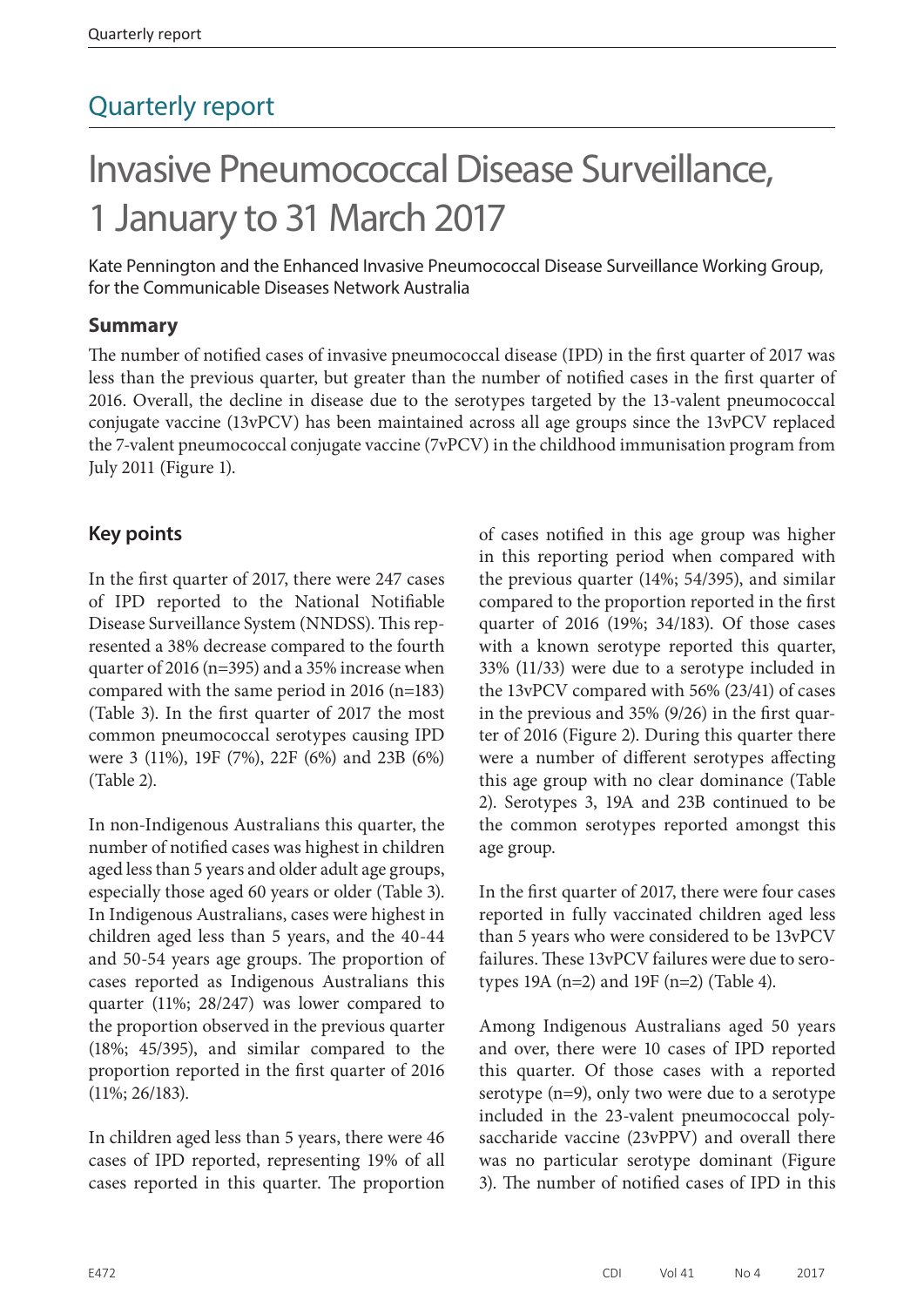age group were less than the number of cases reported in both the previous quarter (n=14) and the first quarter of 2016 (n=12).

Among non-Indigenous Australians\* aged 65 years and over there were 80 cases of IPD reported this quarter. The number of notified cases of IPD in this age group decreased by 43% when compared to the previous quarter (n=142) but was 40% higher than the number reported in the first quarter of 2016 (n=57). Of those cases with a reported serotype, 61% (46/76) were due to a serotype included in the 23vPPV (Figure 4), which was similar to the proportion in the previous quarter (63%; 86/137). For this quarter, serotypes 3 (n=9), 11A (n=7) and 19F (n=7) were the most common serotypes for this population group, noting that these three serotypes are included in the 23vPPV.

During this quarter there were 19 deaths attributed to a variety of IPD serotypes, with serotype 3 (n=5) predominant. Almost all of the reported deaths (18/19) occurred in non-Indigenous Australians\*. The median age of those cases who died was 78 years (range 1 to 96 years).

#### **Notes**

The data in this report are provisional and subject to change as laboratory results and additional case information become available. More detailed data analysis of IPD in Australia and surveillance methodology are described in the IPD annual report series published in *Communicable Diseases Intelligence*.

In Australia, pneumococcal vaccination is recommended as part of routine immunisation for children, individuals with specific underlying conditions associated with increased risk of IPD and older Australians. More information on the scheduling of the pneumococcal vaccination can be found on the Immunise Australia Program website [\(www.immunise.health.gov.au\)](www.immunise.health.gov.au).

In this report, a 'vaccine failure' is reported when a child aged less than 5 years is diagnosed with IPD due to a serotype found in the 13vPCV and they have received 3 primary scheduled doses of 13vPCV at least 2 weeks prior to disease onset with at least 28 days between doses of vaccine.

There are 3 pneumococcal vaccines available in Australia, each targeting multiple serotypes (Table 5). Note that in this report serotype analysis is generally grouped according to vaccine composition.

Follow-up of all notified cases of IPD is undertaken in all states and territories except New South Wales and Victoria who conduct targeted follow-up of notified cases aged under 5 years, and 50 years or over for enhanced data. Follow-up of notified cases of IPD in Queensland is undertaken in all areas except Metro South and Gold Coast Public Health Units who conduct targeted follow-up of notified cases for those aged under 5 years only. However, in these areas where targeted case follow-up is undertaken, some enhanced data may also be available outside these targeted age groups.

#### **Acknowledgements**

Report prepared with the assistance of Mr Mark Trungove and Ms Rachael Corvisy on behalf of the Enhanced Invasive Pneumococcal Disease Surveillance Working Group.

Enhanced Invasive Pneumococcal Disease Surveillance Working Group contributors to this report include (in alphabetical order): Frank Beard (NCIRS), Heather Cook (NT and secretariat), Lucinda Franklin (Vic.), Carolien Giele (WA), Robin Gilmour (NSW), Michelle Harlock (Tas.), Ben Howden (Microbiological Diagnostic Unit, University of Melbourne), Sanjay Jayasinghe (NCIRS), Vicki Krause (Chair), Shahin Oftadeh (Centre for Infectious Diseases and Microbiology Laboratory Services, NSW Health Pathology), Sue Reid (ACT), Vitali Sintchenko (Centre for Infectious Diseases and Microbiology- Public Health, Westmead Hospital), Helen Smith (Queensland Health Forensic and Scientific Services), Janet Strachan (Vic.), Hannah Vogt (SA), Angela Wakefield (Qld).

<sup>\*</sup> Non-Indigenous Australians includes cases reported with as non-Indigenous, not stated, blank or unknown.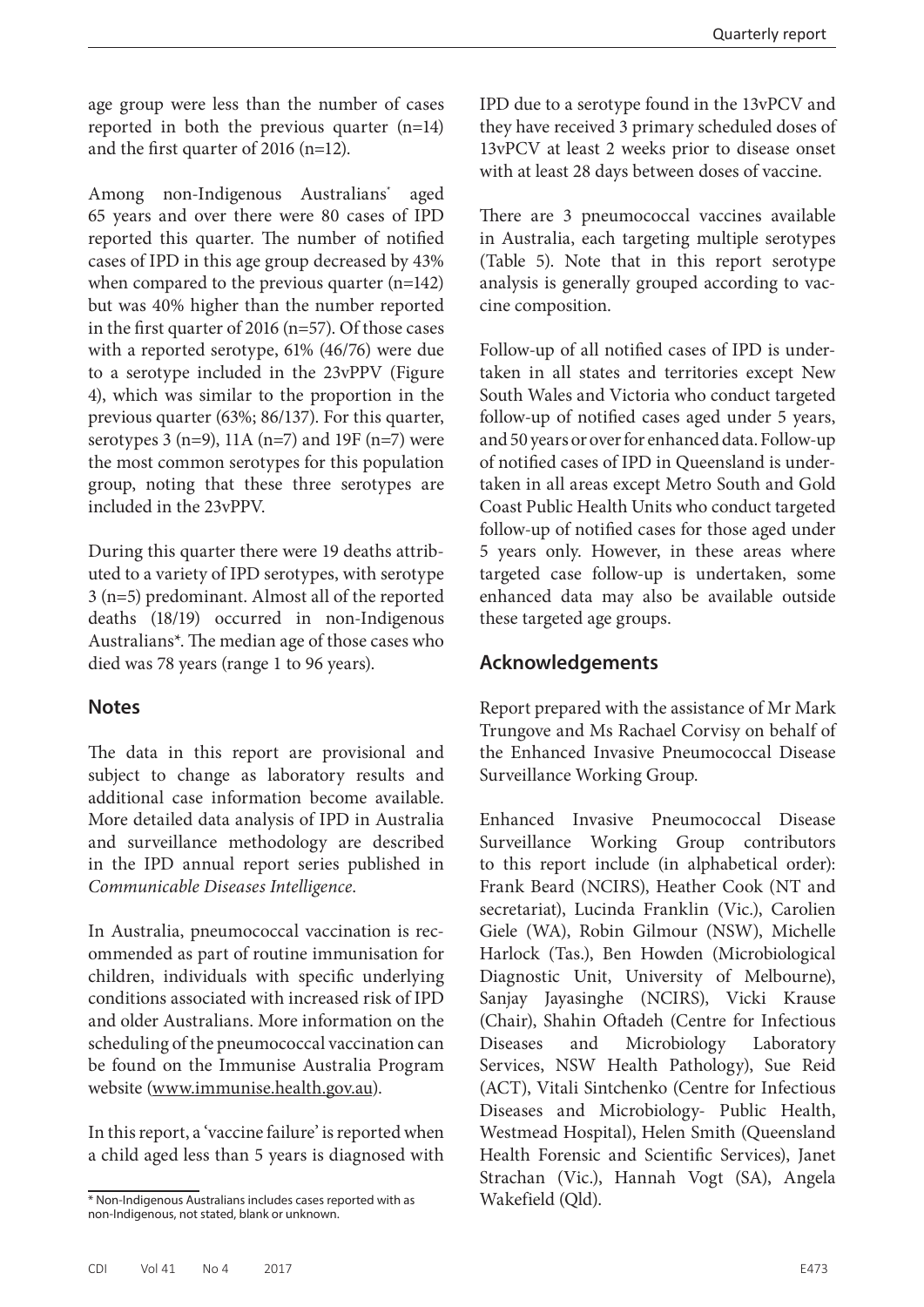#### **Author details**

Corresponding author: Kate Pennington, Communicable Disease Epidemiology and Surveillance Section , Office of Health Protection, Australian Government Department of Health, GPO Box 9484, MDP 14, Canberra, ACT 2601. Telephone: +61 2 6289 2725. Facsimile: +61 2 6289 1070. Email: [cdess@health.gov.au](mailto:cdess%40health.gov.au?subject=)

#### **Submit an Article**

You are invited to submit your next communicable disease related article to the Communicable Diseases Intelligence (CDI) for consideration.

More information regarding CDI can be found at: http://health.gov.au/cdi.

Further enquiries should be direct to: cdi.editor@health.gov.au.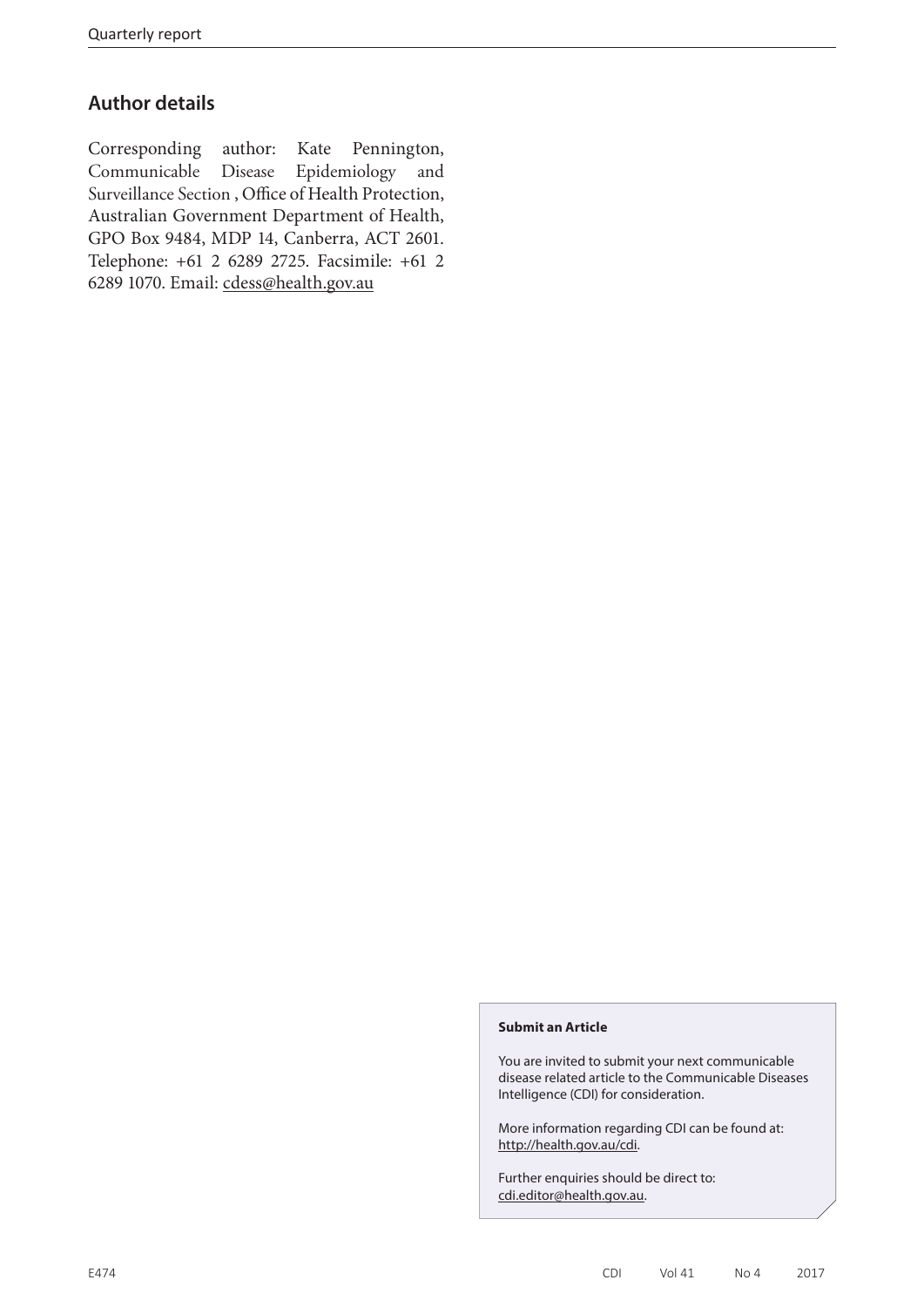



factors. \* NIP - National Immunisation Program.





\* Annual rates are shown on quarter 2, excluding 2017.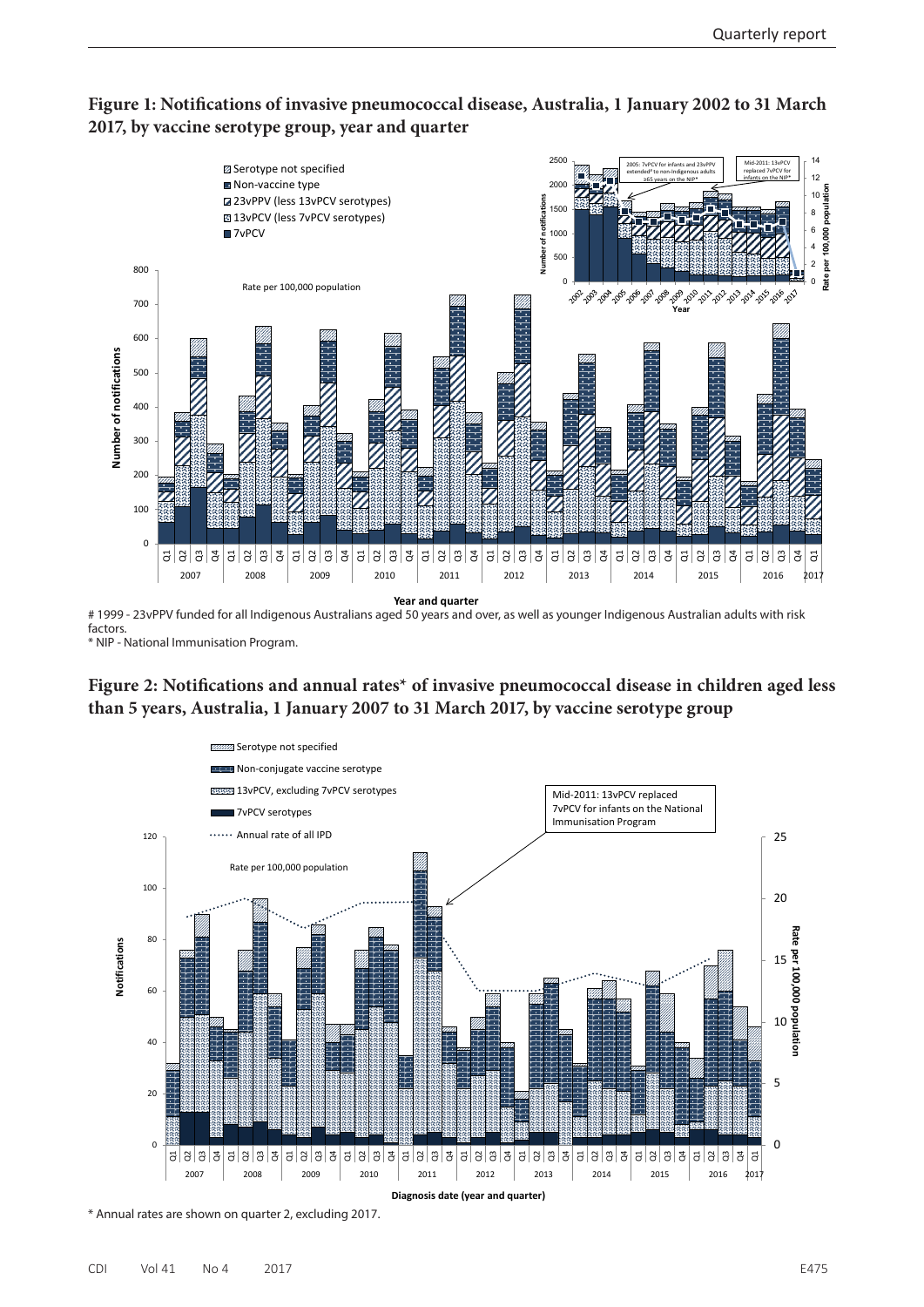**Figure 3: Notifications and annual rates\* of all invasive pneumococcal disease in Indigenous Australians aged 50 years or over, Australia, 1 January 2007 to 31 March 2017, by vaccine serotype group**



\* Annual rates are shown on quarter 2, excluding 2017.

#### **Figure 4: Notifications and annual rates\* of all invasive pneumococcal disease in non-indigenous Australians**#  **aged 65 years or over, Australia, 1 January 2007 to 31 March 2017, by vaccine serotype group**



\* Annual rates are shown on quarter 2, excluding 2017.

# Non-Indigenous Australians includes cases reported with as non-Indigenous, not stated, blank or unknown.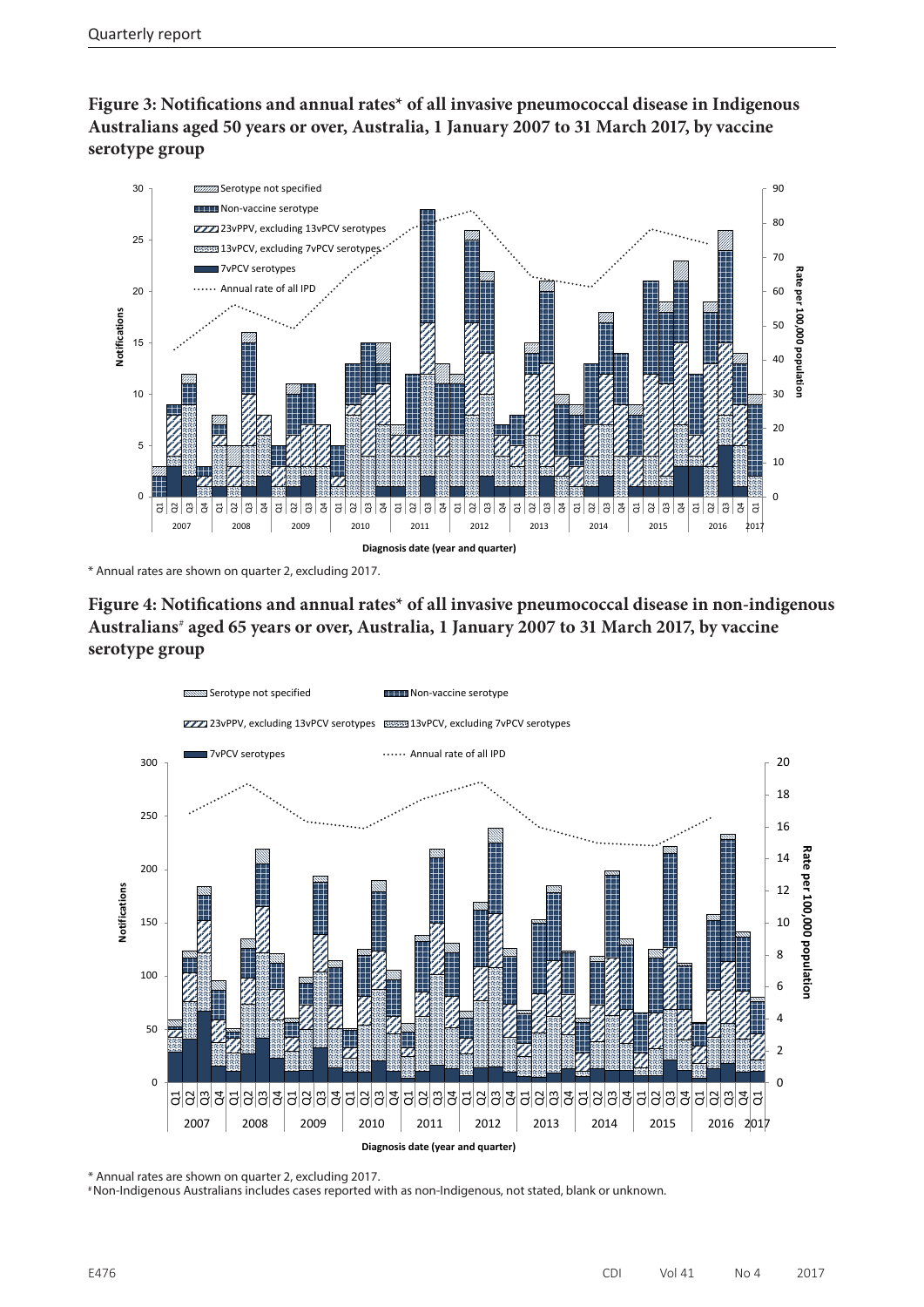| <b>Indigenous status</b>                                       | <b>ACT</b>     | <b>NSW</b> | <b>NT</b>      | <b>Qld</b>   | <b>SA</b>      | <b>Tas</b>          | <b>Vic</b>   | <b>WA</b>      | <b>Total</b><br>1st<br>qtr<br>2017 | <b>Total</b><br>4th<br>qtr<br>2016 | <b>Total</b><br>1st<br>qtr<br>2016 | <b>Year</b><br>to<br>date<br>2017 |
|----------------------------------------------------------------|----------------|------------|----------------|--------------|----------------|---------------------|--------------|----------------|------------------------------------|------------------------------------|------------------------------------|-----------------------------------|
| Indigenous                                                     | $\mathbf{0}$   | 8          | $\overline{4}$ | 6            | $\overline{2}$ | $\mathsf{O}\xspace$ | $\mathbf{1}$ | $\overline{7}$ | 28                                 | 45                                 | 26                                 | 28                                |
| Non-Indigenous                                                 | $\sqrt{2}$     | 59         | $\mathbf{1}$   | 35           | 25             | $\overline{7}$      | 37           | 20             | 186                                | 308                                | 144                                | 186                               |
| Not stated / Unknown                                           | $\mathbf{0}$   | 12         | $\mathbf 0$    | $\mathbf{0}$ | $\mathbf 0$    | $\mathbf{0}$        | 20           | $\mathbf{1}$   | 33                                 | 42                                 | 13                                 | 33                                |
|                                                                |                |            |                |              |                |                     |              |                |                                    |                                    |                                    |                                   |
| <b>Total</b>                                                   | $\overline{2}$ | 79         | 5              | 41           | 27             | $\overline{7}$      | 58           | 28             | 247                                | 395                                | 183                                | 247                               |
| Indigenous status<br>completeness* (%)                         | 100            | 85         | 100            | 100          | 100            | 100                 | 66           | 96             | 87                                 | 89                                 | 93                                 | 87                                |
| Indigenous status<br>completeness in<br>targeted groups ** (%) | 100            | 87         | 100            | 100          | 100            | 100                 | 90           | 94             | 93                                 | 96                                 | 99                                 | 93                                |

**Table 1: Notified cases of invasive pneumococcal disease, Australia, 1 January to 31 March 2017, by Indigenous status, serotype completeness and state or territory**

\* Indigenous status completeness is defined as the reporting of a known Indigenous status, excluding the reporting of not stated or unknown Indigenous status.

† Targeted groups for followup by almost all jurisdictions and public health units are cases aged less than 5 years and 50 years and over.

‡ Serotype completeness is the proportion of all cases of invasive pneumococcal disease that were reported with a serotype or reported as non-typable. Incomplete serotype data can occur in

cases when (i) no isolate was available as diagnosis was by polymerase chain reaction and no molecular typing was attempted or was not possible due to insufficient genetic material; (ii) the isolate was not referred to the reference laboratory or was not viable; (iii) typing was pending at the time of reporting, or no serotype was reported by the notifying jurisdiction to the National Notifiable Diseases Surveillance System.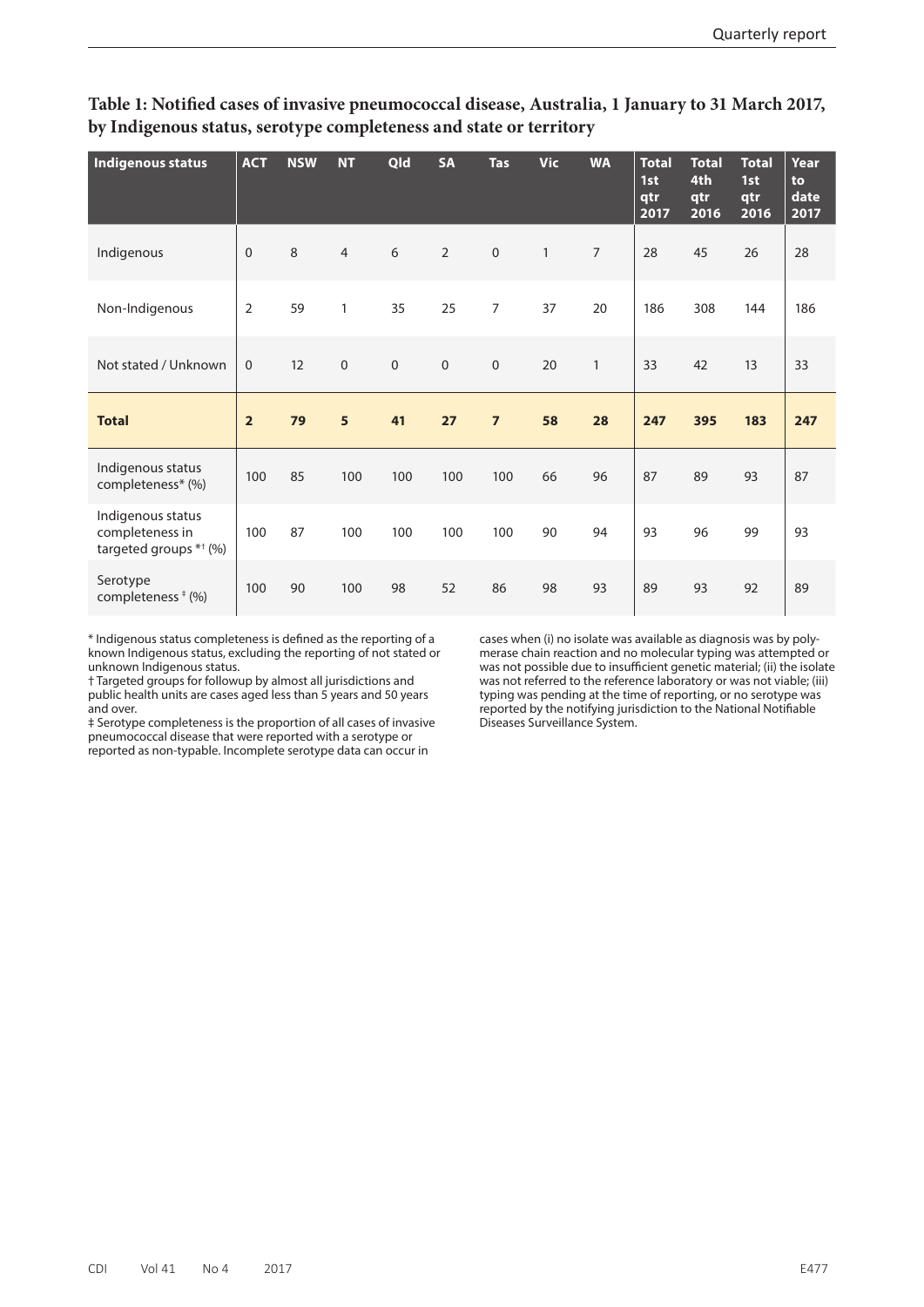| <b>Serotype</b> | <b>Vaccine type</b>      | Age groups               |                |               | <b>Serotype total</b> |
|-----------------|--------------------------|--------------------------|----------------|---------------|-----------------------|
|                 |                          | <b>Under 5 years</b>     | 5-64 years     | Over 65 years |                       |
| 3               | 13vPCV non-7vPCV         | 4                        | 13             | 9             | 26                    |
| 19F             | 7vPCV                    | 3                        | 8              |               | 18                    |
| 22F             | 23vPPV non-13vPCV        | $\overline{2}$           | 8              | 5             | 15                    |
| 23B             | Non-vaccine type         | 4                        | 6              |               | 14                    |
| 19A             | 13vPCV non-7vPCV         | 4                        | 5              | 3             | 12                    |
| 9N              | 23vPPV non-13vPCV        | $\overline{\phantom{a}}$ | 9              |               | 11                    |
| 11A             | 23vPPV non-13vPCV        | $\overline{\phantom{a}}$ | $\overline{2}$ | 7             | 9                     |
| 23A             | Non-vaccine type         |                          | Δ              | 4             | 9                     |
| 15A             | Non-vaccine type         | 3                        |                | 4             | 8                     |
| 7F              | 13vPCV non-7vPCV         |                          | 8              |               | 8                     |
| 8               | 23vPPV non-13vPCV        | $\overline{\phantom{a}}$ | 6              | 2             | 8                     |
| 15B             | 23vPPV non-13vPCV        | 4                        |                |               | 6                     |
| 16F             | Non-vaccine type         | $\overline{\phantom{a}}$ | 4              | C.            | 6                     |
| 33F             | 23vPPV non-13vPCV        |                          | 5              |               | 6                     |
| 6C              | Non-vaccine type         |                          | 2              | 3             | 6                     |
| 10A             | 23vPPV non-13vPCV        |                          |                | 3             | 5                     |
| 12F             | 23vPPV non-13vPCV        |                          | 2              | 2             | 5                     |
| 15C             | Non-vaccine type         | $\overline{2}$           | 2              |               | 5                     |
| 35B             | Non-vaccine type         | $\overline{\phantom{a}}$ | $\overline{2}$ | 3             | 5                     |
| Other           |                          | 3                        | 21             | 15            | 39                    |
| Unknown         | $\overline{\phantom{a}}$ | 13                       | 9              | 4             | 26                    |
| <b>Total</b>    |                          | 46                       | 119            | 82            | 247                   |

**Table 2: Distribution of serotypes causing invasive pneumococcal disease in notified cases, Australia, 1 January to 31 March 2017, by age group**

\* Serotypes that only occur in less than 5 cases per quarter are grouped as 'Other' and include 'non-typable' isolates this quarter. † 'Serotype unknown' includes those serotypes reported as 'no isolate', 'not referred', 'not viable', 'typing pending' and 'untyped'.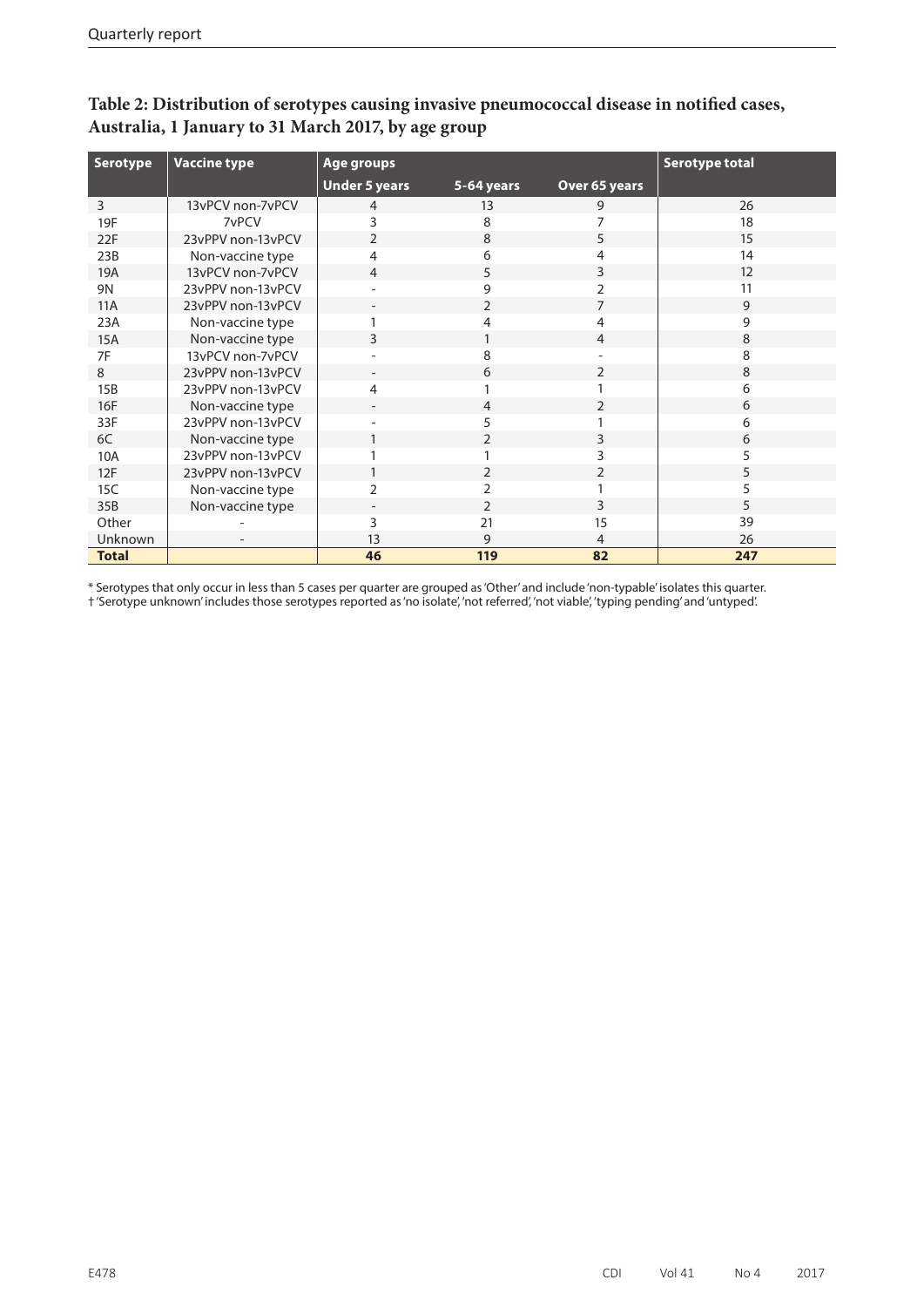| Age group    |                   | <b>Total</b>          |                  |                |
|--------------|-------------------|-----------------------|------------------|----------------|
|              | <b>Indigenous</b> | <b>Non-Indigenous</b> | Not reported*    |                |
| $00 - 04$    | $\overline{4}$    | 40                    | 2                | 46             |
| $05-09$      | $\mathbf 0$       | $\overline{4}$        | 1                | 5              |
| $10 - 14$    | 1                 | 1                     | $\mathbf 0$      | $\overline{2}$ |
| $15-19$      |                   |                       |                  | 3              |
| $20 - 24$    |                   | 3                     |                  | 5              |
| $25 - 29$    |                   | $\overline{2}$        | 3                | 6              |
| 30-34        | 3                 | $\overline{4}$        | 2                | 9              |
| 35-39        |                   | 8                     |                  | 10             |
| $40 - 44$    | 5                 | 3                     | 5                | 13             |
| 45-49        |                   | 6                     | 6                | 13             |
| 50-54        | 6                 | 13                    | $\boldsymbol{0}$ | 19             |
| 55-59        |                   | 12                    | 0                | 13             |
| $60 - 64$    | 1                 | 17                    | $\mathsf{3}$     | 21             |
| 65-69        | 0                 | 10                    |                  | 11             |
| 70-74        |                   | 15                    | 3                | 19             |
| 75-79        |                   | 20                    |                  | 22             |
| 80-84        | $\Omega$          | 5                     | 1                | 6              |
| $85+$        | 0                 | 22                    | 2                | 24             |
| <b>Total</b> | 28                | 186                   | 33               | 247            |

**Table 3: Notified cases of invasive pneumococcal disease, Australia, 1 January to 31 March 2017, by Indigenous status and age group**

\* Not reported is defined as not stated, blank or unknown Indigenous status.

#### **Table 4: Characteristics of 13vPCV failures in children aged less than 5 years, Australia, 1 January to 31 March 2017**

| Age     | Indigenous status | <b>Serotype</b> | <b>Clinical category</b> | <b>Risk factor/s</b>      |
|---------|-------------------|-----------------|--------------------------|---------------------------|
| 2 years | Non-Indigenous    | 19A             | Pneumonia                | Other                     |
| 3 years | Non-Indigenous    | 19F             | Pneumonia                | No risk factor identified |
| 3 years | Non-Indigenous    | 19F             | Pneumonia                | Childcare attendee        |
| 3 years | Non-Indigenous    | 19A             | Bacteraemia              | Childcare attendee        |